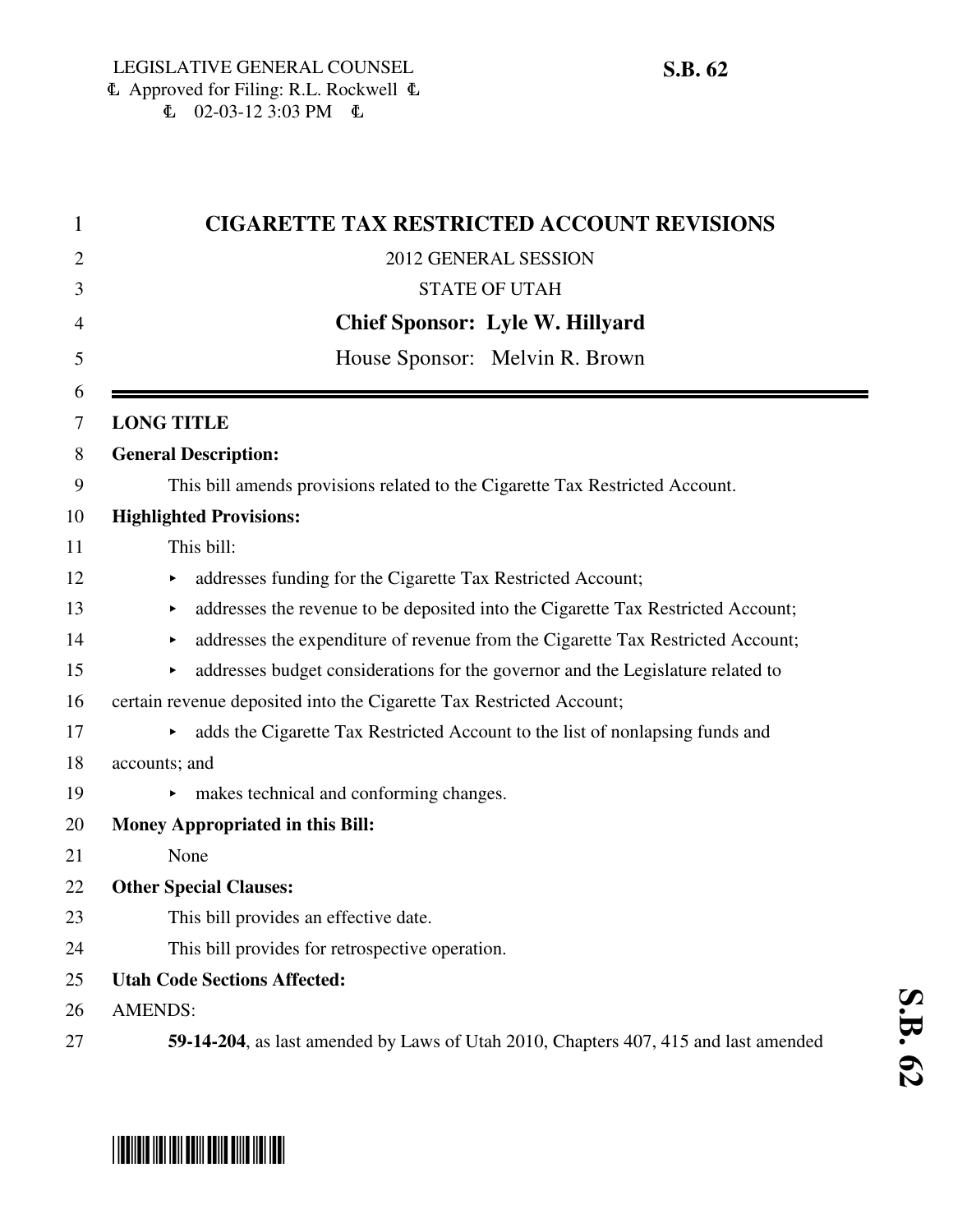**S.B. 62 02-03-12 3:03 PM**

| by Coordination Clause, Laws of Utah 2010, Chapter 407                                       |
|----------------------------------------------------------------------------------------------|
| 63J-1-201, as last amended by Laws of Utah 2011, Chapters 334 and 378                        |
| 63J-1-201.7, as enacted by Laws of Utah 2011, Chapter 378                                    |
| 63J-1-602.3, as last amended by Laws of Utah 2011, Chapters 30, 284, 294, 303, and           |
| 329                                                                                          |
|                                                                                              |
| Be it enacted by the Legislature of the state of Utah:                                       |
| Section 1. Section 59-14-204 is amended to read:                                             |
| 59-14-204. Tax basis -- Rate -- Future increase -- Cigarette Tax Restricted                  |
| <b>Account -- Appropriation of revenues.</b>                                                 |
| (1) Except for cigarettes described under Subsection $59-14-210(3)$ , there is levied a tax  |
| upon the sale, use, storage, or distribution of cigarettes in the state.                     |
| (2) The rates of the tax levied under Subsection (1) are, beginning on July 1, 2010:         |
| (a) 8.5 cents on each cigarette, for all cigarettes weighing not more than three pounds      |
| per thousand cigarettes; and                                                                 |
| (b) 9.963 cents on each cigarette, for all cigarettes weighing in excess of three pounds     |
| per thousand cigarettes.                                                                     |
| (3) Except as otherwise provided under this chapter, the tax levied under Subsection         |
| (1) shall be paid by any person who is the manufacturer, jobber, importer, distributor,      |
| wholesaler, retailer, user, or consumer.                                                     |
| (4) The tax rates specified in this section shall be increased by the commission by the      |
| same amount as any future reduction in the federal excise tax on cigarettes.                 |
| (5) (a) There is created within the General Fund a restricted account known as the           |
| "Cigarette Tax Restricted Account."                                                          |
| $(6)$ Beginning on July 1, 1998, \$250,000 of the revenues generated by the increase in      |
| the cigarette tax under this section enacted during the 1997 Annual General Session shall be |
| annually deposited into the account.]                                                        |
| $(c)$ The Department of Health shall expend the funds deposited in the account under         |
| Subsection $(5)(b)$ for a tobacco prevention and control media campaign targeted towards     |
| children.                                                                                    |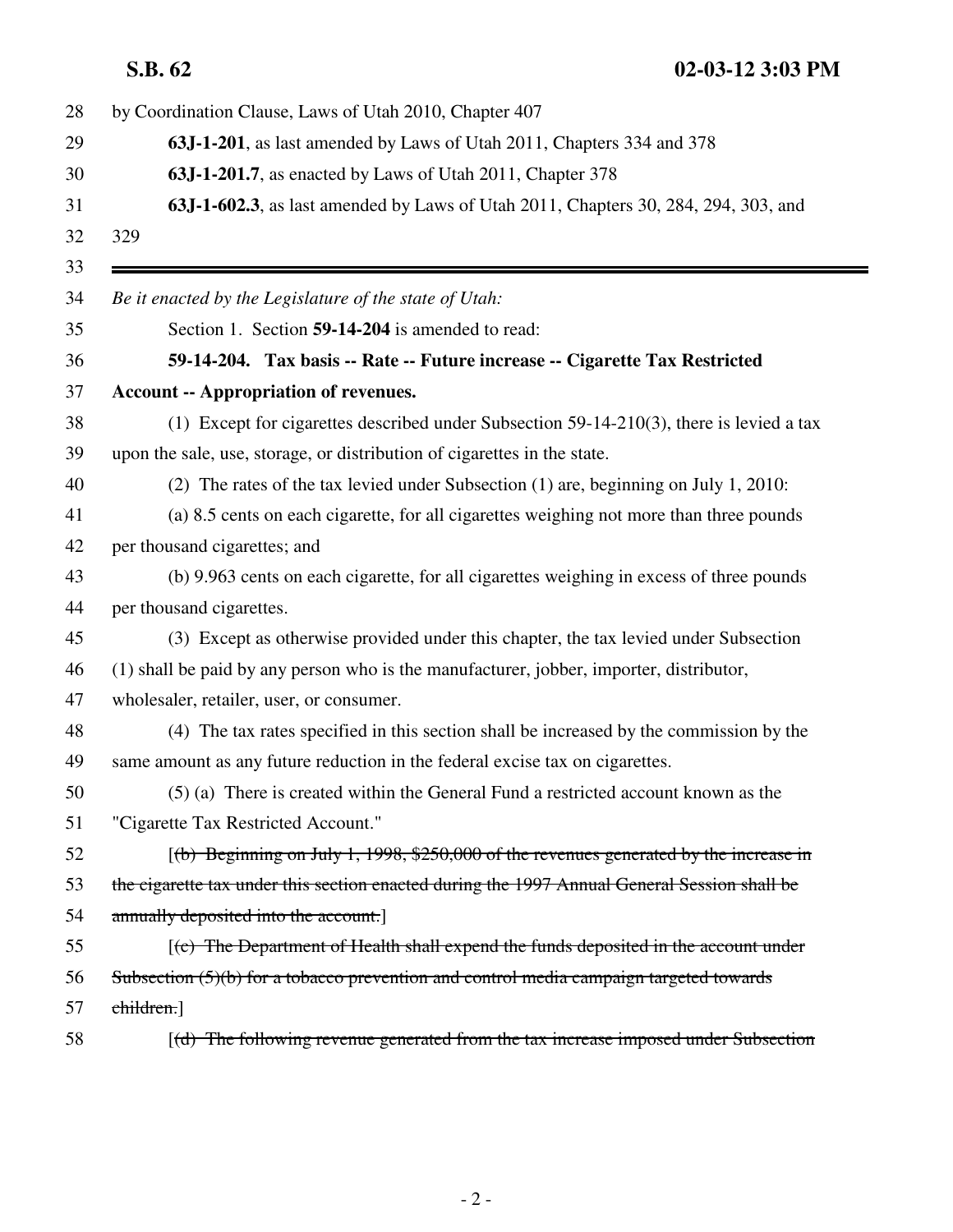| 59 | $(1)$ during the 2002 General Session shall be deposited in                                                                    |
|----|--------------------------------------------------------------------------------------------------------------------------------|
| 60 | (b) The Cigarette Tax Restricted Account consists of:                                                                          |
| 61 | (i) the first \$7,950,000 of the revenues collected from a tax under this section; and                                         |
| 62 | (ii) any other appropriations the Legislature makes to the Cigarette Tax Restricted                                            |
| 63 | Account.                                                                                                                       |
| 64 | (c) For each fiscal year beginning with fiscal year 2011-12 and subject to appropriation                                       |
| 65 | by the Legislature, the Division of Finance shall distribute money from the Cigarette Tax                                      |
| 66 | Restricted Account as follows:                                                                                                 |
| 67 | $[(i) 22\%$ of the revenue to be annually appropriated                                                                         |
| 68 | (i) \$250,000 to the Department of Health to be expended for a tobacco prevention and                                          |
| 69 | control media campaign targeted towards children;                                                                              |
| 70 | (ii) \$2,900,000 to the Department of Health to be expended for tobacco prevention,                                            |
| 71 | reduction, cessation, and control programs;                                                                                    |
| 72 | $[(ii) 15\%$ of the revenue to be annually appropriated                                                                        |
| 73 | (iii) \$2,000,000 to the University of Utah Health Sciences Center for the Huntsman                                            |
| 74 | Cancer Institute to be expended for cancer research; and                                                                       |
| 75 | $[(iii) 21\%$ of the revenue to be annually appropriated                                                                       |
| 76 | (iv) \$2,800,000 to the University of Utah Health Sciences Center to be expended for                                           |
| 77 | medical education at the University of Utah School of Medicine.                                                                |
| 78 | $[\text{e}^{\text{e}}]$ The $]$ (d) In determining how to appropriate revenue deposited into the Cigarette                     |
| 79 | <u>Tax Restricted Account that is not otherwise appropriated under Subsection (5)(c), the</u>                                  |
| 80 | Legislature shall give particular consideration to [appropriating any revenues resulting from the                              |
| 81 | change in tax rates under Subsection (2) adopted during the 2002 Annual General Session and                                    |
| 82 | not otherwise appropriated pursuant to Subsection $(5)(d)$ to enhance] enhancing Medicaid                                      |
| 83 | provider reimbursement rates and medical coverage for the uninsured.                                                           |
| 84 | $[\text{f}^{\text{f}}]$ (e) Any program or entity that receives funding under Subsection (5) $[\text{f}^{\text{d}}]$ (c) shall |
| 85 | provide an annual report to the Health and Human Services Interim Committee no later that                                      |
| 86 | September 1 of each year. The report shall include:                                                                            |
| 87 | (i) the amount funded;                                                                                                         |
| 88 | (ii) the amount expended;                                                                                                      |
| 89 | (iii) a description of the effectiveness of the program; and                                                                   |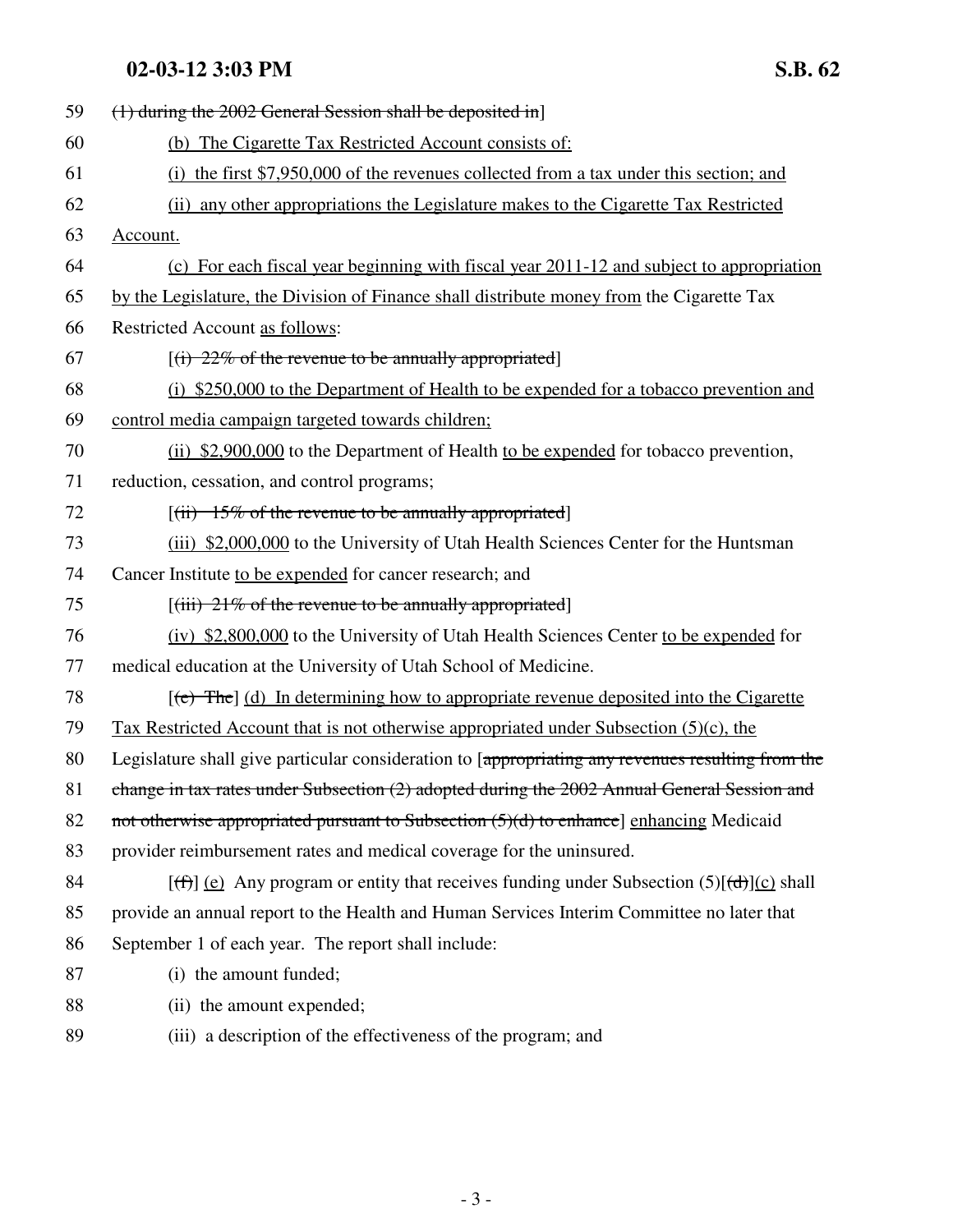| 90  | (iv) if the program is a tobacco cessation program, the report required in Section             |
|-----|------------------------------------------------------------------------------------------------|
| 91  | 51-9-203.                                                                                      |
| 92  | Section 2. Section 63J-1-201 is amended to read:                                               |
| 93  | 63J-1-201. Governor's proposed budget to Legislature -- Contents -- Preparation                |
| 94  | -- Appropriations based on current tax laws and not to exceed estimated revenues.              |
| 95  | (1) The governor shall deliver, not later than 30 days before the date the Legislature         |
| 96  | convenes in the annual general session, a confidential draft copy of the governor's proposed   |
| 97  | budget recommendations to the Office of the Legislative Fiscal Analyst according to the        |
| 98  | requirements of this section.                                                                  |
| 99  | (2) (a) When submitting a proposed budget, the governor shall, within the first three          |
| 100 | days of the annual general session of the Legislature, submit to the presiding officer of each |
| 101 | house of the Legislature:                                                                      |
| 102 | (i) a proposed budget for the ensuing fiscal year;                                             |
| 103 | (ii) a schedule for all of the proposed changes to appropriations in the proposed budget,      |
| 104 | with each change clearly itemized and classified; and                                          |
| 105 | (iii) as applicable, a document showing proposed changes in estimated revenues that            |
| 106 | are based on changes in state tax laws or rates.                                               |
| 107 | (b) The proposed budget shall include:                                                         |
| 108 | (i) a projection of the total estimated revenues and appropriations for the next fiscal        |
| 109 | year;                                                                                          |
| 110 | (ii) the source of changes to all direct, indirect, and in-kind matching funds for all         |
| 111 | federal grants or assistance programs included in the budget;                                  |
| 112 | (iii) a plan of proposed changes to appropriations and estimated revenues for the next         |
| 113 | fiscal year that is based upon the current fiscal year state tax laws and rates;               |
| 114 | (iv) an itemized estimate of the proposed changes to appropriations for:                       |
| 115 | (A) the Legislative Department as certified to the governor by the president of the            |
| 116 | Senate and the speaker of the House;                                                           |
| 117 | (B) the Executive Department;                                                                  |
| 118 | (C) the Judicial Department as certified to the governor by the state court                    |
| 119 | administrator;                                                                                 |
| 120 | (D) changes to salaries payable by the state under the Utah Constitution or under law          |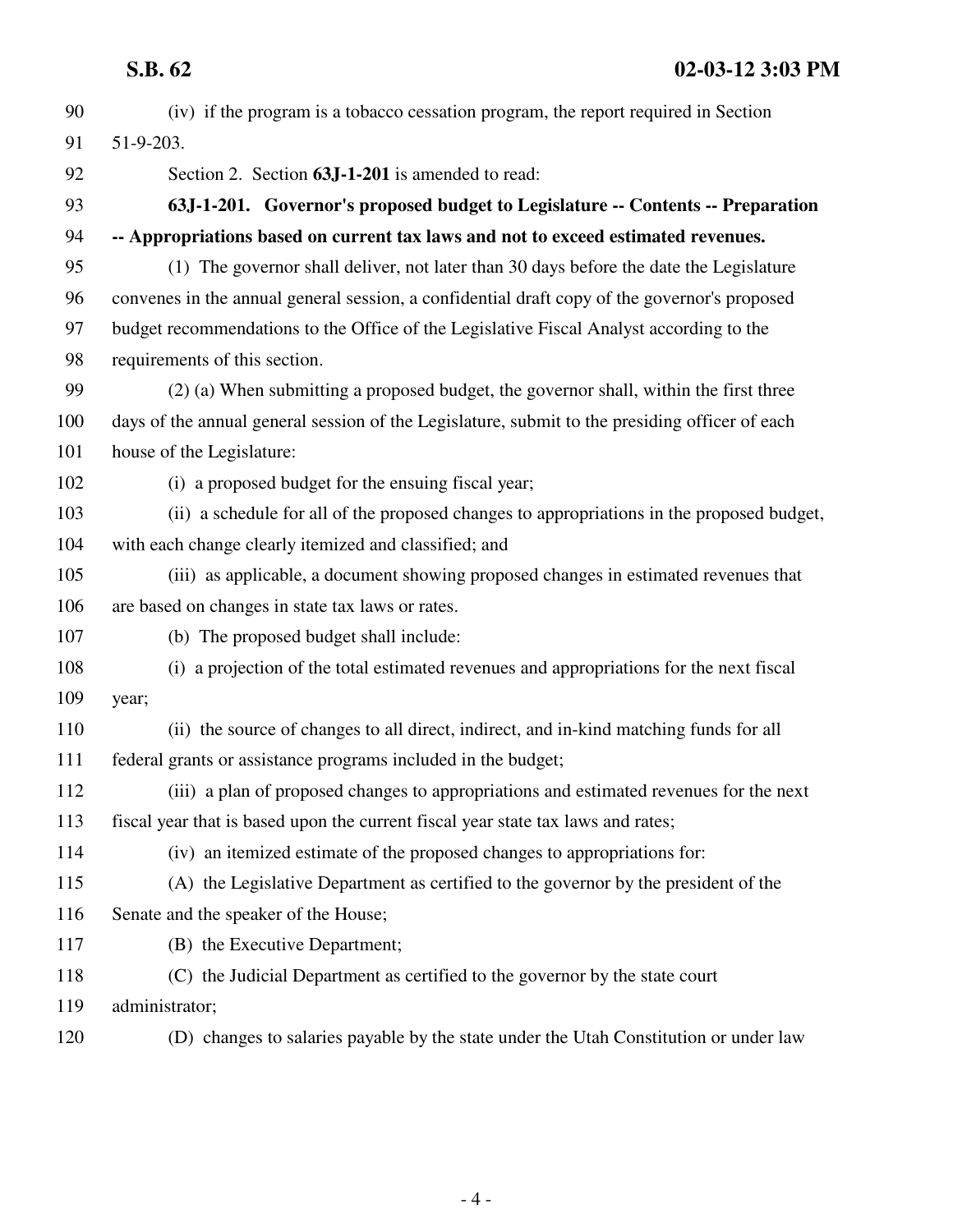| 121 | for lease agreements planned for the next fiscal year; and                                         |
|-----|----------------------------------------------------------------------------------------------------|
| 122 | (E) all other changes to ongoing or one-time appropriations, including dedicated                   |
| 123 | credits, restricted funds, nonlapsing balances, grants, and federal funds;                         |
| 124 | (v) for each line item, the average annual dollar amount of staff funding associated               |
| 125 | with all positions that were vacant during the last fiscal year;                                   |
| 126 | (vi) deficits or anticipated deficits;                                                             |
| 127 | (vii) the recommendations for each state agency for new full-time employees for the                |
| 128 | next fiscal year, which shall also be provided to the State Building Board as required by          |
| 129 | Subsection 63A-5-103(2);                                                                           |
| 130 | (viii) any explanation that the governor may desire to make as to the important features           |
| 131 | of the budget and any suggestion as to methods for the reduction of expenditures or increase of    |
| 132 | the state's revenue; and                                                                           |
| 133 | (ix) information detailing certain fee increases as required by Section 63J-1-504.                 |
| 134 | (3) For the purpose of preparing and reporting the proposed budget:                                |
| 135 | (a) The governor shall require the proper state officials, including all public and higher         |
| 136 | education officials, all heads of executive and administrative departments and state institutions, |
| 137 | bureaus, boards, commissions, and agencies expending or supervising the expenditure of the         |
| 138 | state money, and all institutions applying for state money and appropriations, to provide          |
| 139 | itemized estimates of changes in revenues and appropriations.                                      |
| 140 | (b) The governor may require the persons and entities subject to Subsection $(3)(a)$ to            |
| 141 | provide other information under these guidelines and at times as the governor may direct,          |
| 142 | which may include a requirement for program productivity and performance measures, where           |
| 143 | appropriate, with emphasis on outcome indicators.                                                  |
| 144 | (c) The governor may require representatives of public and higher education, state                 |
| 145 | departments and institutions, and other institutions or individuals applying for state             |
| 146 | appropriations to attend budget meetings.                                                          |
| 147 | (4) In submitting the budgets for the Departments of Health and Human Services and                 |
| 148 | the Office of the Attorney General, the governor shall consider a separate recommendation in       |
| 149 | the governor's budget for changes in funds to be contracted to:                                    |
| 150 | (a) local mental health authorities under Section 62A-15-110;                                      |
| 151 | (b) local substance abuse authorities under Section 62A-15-110;                                    |
|     |                                                                                                    |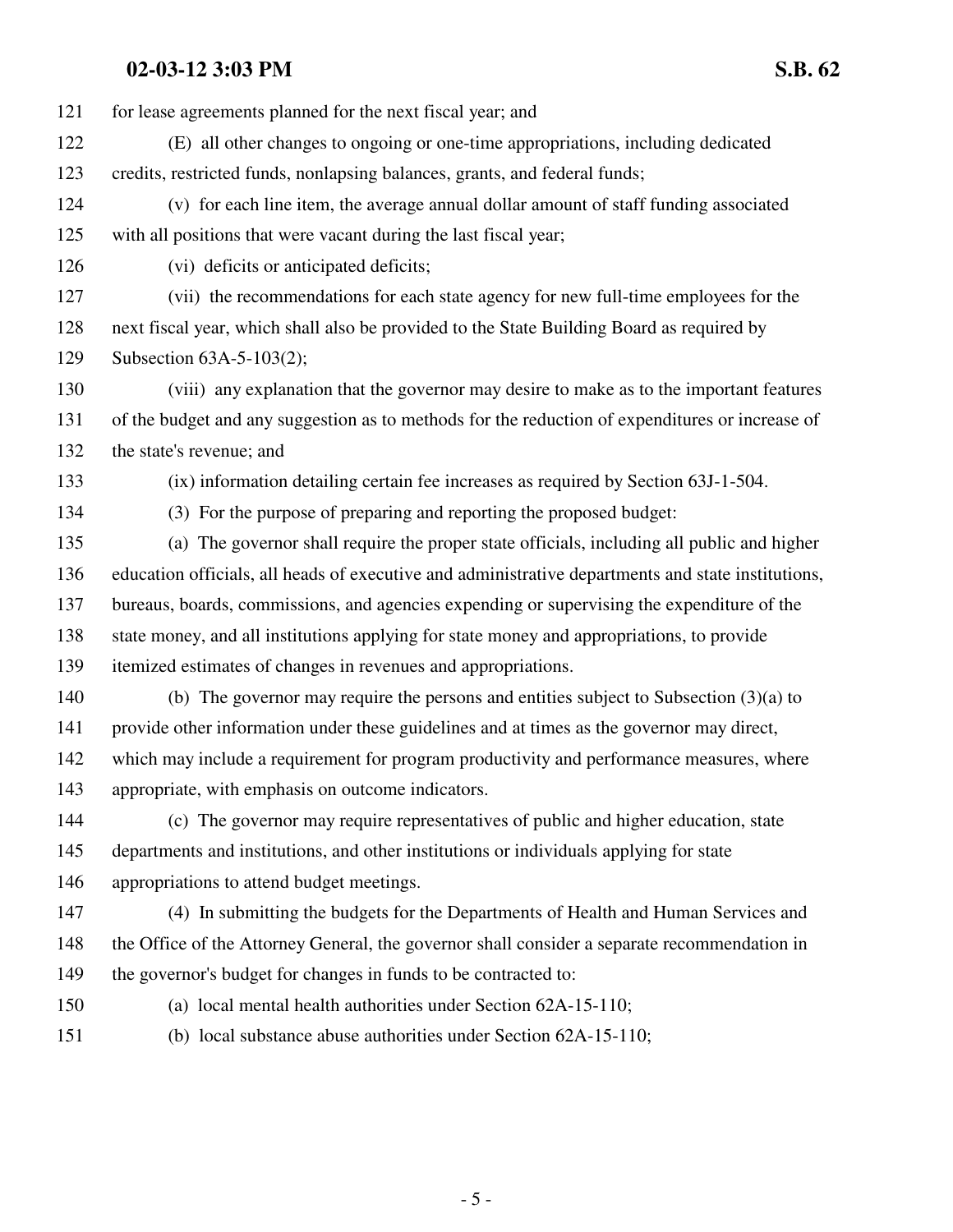**S.B. 62 02-03-12 3:03 PM**

| 152 | (c) area agencies under Section $62A-3-104.2$ ;                                                  |
|-----|--------------------------------------------------------------------------------------------------|
| 153 | (d) programs administered directly by and for operation of the Divisions of Substance            |
| 154 | Abuse and Mental Health and Aging and Adult Services;                                            |
| 155 | (e) local health departments under Title 26A, Chapter 1, Local Health Departments;               |
| 156 | and                                                                                              |
| 157 | (f) counties for the operation of Children's Justice Centers under Section 67-5b-102.            |
| 158 | (5) (a) In making budget recommendations, the governor shall consider an amount                  |
| 159 | sufficient to grant the following entities the same percentage increase for wages and benefits   |
| 160 | that the governor includes in the governor's budget for persons employed by the state:           |
| 161 | (i) local health departments, local mental health authorities, local substance abuse             |
| 162 | authorities, and area agencies;                                                                  |
| 163 | (ii) local conservation districts and Utah Association of Conservation District                  |
| 164 | employees, as related to the budget for the Department of Agriculture; and                       |
| 165 | (iii) employees of corporations that provide direct services under contract with:                |
| 166 | (A) the Utah State Office of Rehabilitation and the Division of Services for People              |
| 167 | with Disabilities;                                                                               |
| 168 | (B) the Division of Child and Family Services; and                                               |
| 169 | (C) the Division of Juvenile Justice Services within the Department of Human                     |
| 170 | Services.                                                                                        |
| 171 | (b) If the governor does not include in the governor's budget an amount sufficient to            |
| 172 | grant an increase for any entity described in Subsection $(5)(a)$ , the governor shall include a |
| 173 | message to the Legislature regarding the governor's reason for not including that amount.        |
| 174 | (6) (a) The Families, Agencies, and Communities Together Council may propose a                   |
| 175 | budget recommendation to the governor for collaborative service delivery systems operated        |
| 176 | under Section 63M-9-402, as provided under Subsection 63M-9-201(4)(e).                           |
| 177 | (b) The Legislature may, through a specific program schedule, designate funds                    |
| 178 | appropriated for collaborative service delivery systems operated under Section 63M-9-402.        |
| 179 | (7) The governor shall include in the governor's budget the state's portion of the budget        |
| 180 | for the Utah Communications Agency Network established in Title 63C, Chapter 7, Utah             |
| 181 | Communications Agency Network Act.                                                               |
| 182 | (8) (a) The governor shall include a separate recommendation in the governor's budget            |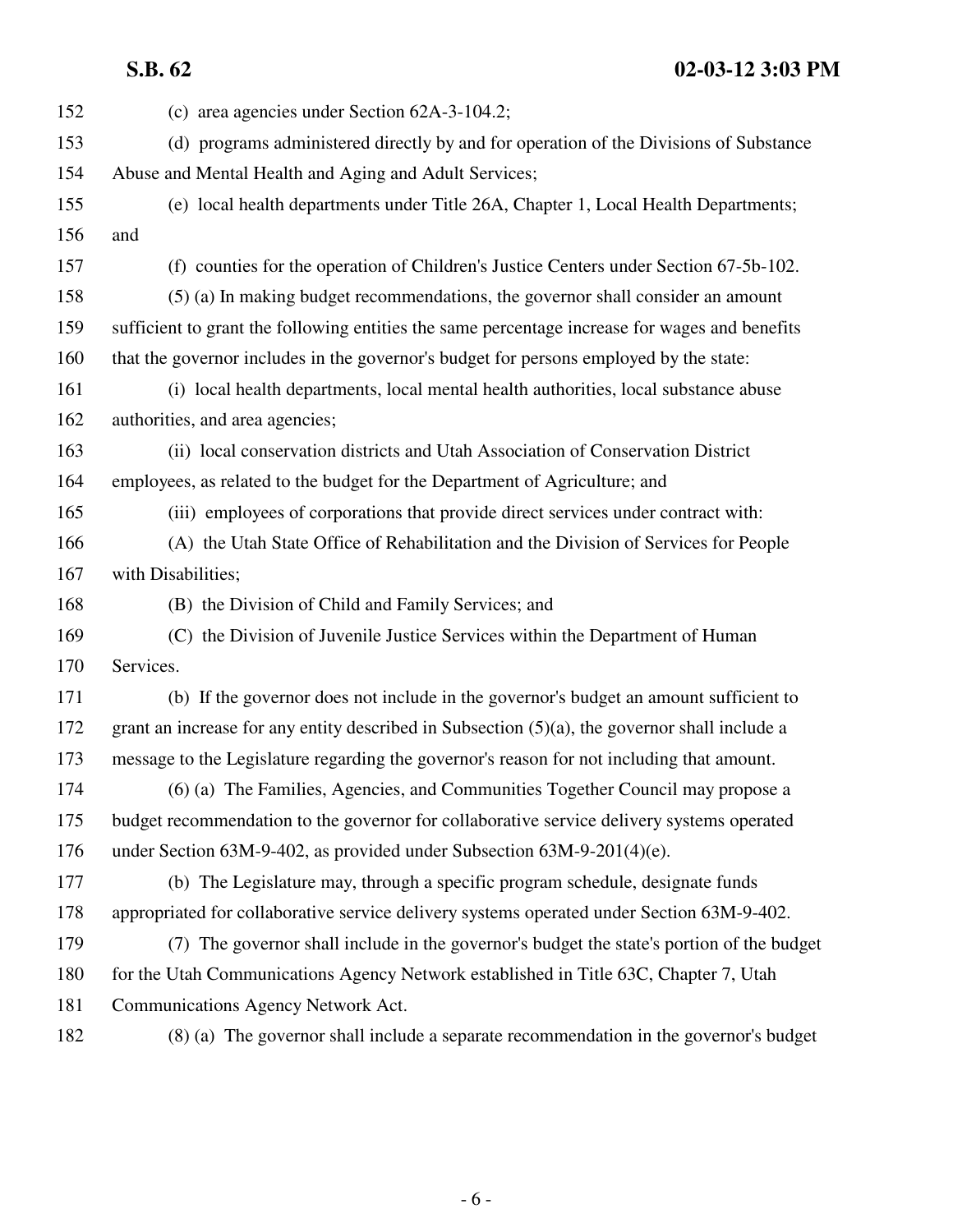183 for funds to maintain the operation and administration of the Utah Comprehensive Health 184 Insurance Pool. In making the recommendation, the governor may consider: 185 (i) actuarial analysis of growth or decline in enrollment projected over a period of at 186 least three years; 187 (ii) actuarial analysis of the medical and pharmacy claims costs projected over a period 188 of at least three years; 189 (iii) the annual Medical Care Consumer Price Index; 190 (iv) the annual base budget for the pool established by the Commerce and Revenue 191 Appropriations Subcommittee for each fiscal year; 192 (v) the growth or decline in insurance premium taxes and fees collected by the State 193 Tax Commission and the Insurance Department; and 194 (vi) the availability of surplus General Fund revenue under Section 63J-1-312 and 195 Subsection 59-14-204(5) $[\frac{1}{10}]$ . 196 (b) In considering the factors in Subsections  $(8)(a)(i)$ ,  $(ii)$ , and  $(iii)$ , the governor may 197 consider the actuarial data and projections prepared for the board of the Utah Comprehensive 198 Health Insurance Pool as it develops the governor's financial statements and projections for 199 each fiscal year.

200 (9) (a) In submitting the budget for the Department of Public Safety, the governor shall 201 include a separate recommendation in the governor's budget for maintaining a sufficient 202 number of alcohol-related law enforcement officers to maintain the enforcement ratio equal to 203 or below the number specified in Subsection 32B-1-201(2).

204 (b) If the governor does not include in the governor's budget an amount sufficient to 205 maintain the number of alcohol-related law enforcement officers described in Subsection 206 (9)(a), the governor shall include a message to the Legislature regarding the governor's reason 207 for not including that amount.

208 (10) (a) The governor may revise all estimates, except those relating to the Legislative 209 Department, the Judicial Department, and those providing for the payment of principal and 210 interest to the state debt and for the salaries and expenditures specified by the Utah 211 Constitution or under the laws of the state.

212 (b) The estimate for the Judicial Department, as certified by the state court 213 administrator, shall also be included in the budget without revision, but the governor may make

- 7 -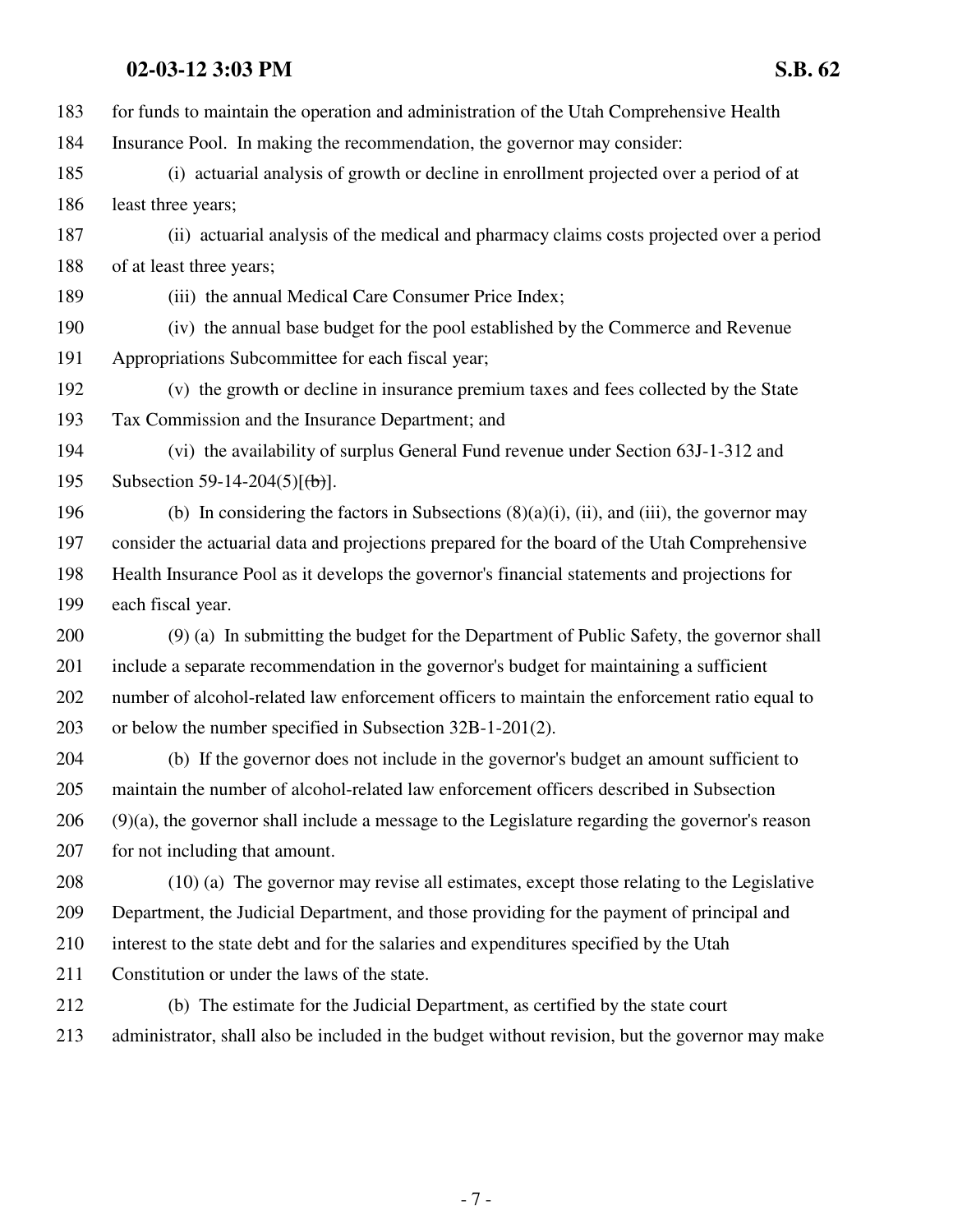**S.B. 62 02-03-12 3:03 PM**

214 separate recommendations on the estimate. 215 (11) The total appropriations requested for expenditures authorized by the budget may 216 not exceed the estimated revenues from taxes, fees, and all other sources for the next ensuing 217 fiscal year. 218 (12) If any item of the budget as enacted is held invalid upon any ground, the invalidity 219 does not affect the budget itself or any other item in it. 220 Section 3. Section **63J-1-201.7** is amended to read: 221 **63J-1-201.7. Legislative budget considerations -- Wage increases for certain** 222 **entities -- Comprehensive health insurance pool.** 223 (1) In adopting a budget for each fiscal year, the Legislature shall consider an amount 224 sufficient to grant local health departments, local mental health authorities, local substance 225 abuse authorities, area agencies on aging, conservation districts, and Utah Association of 226 Conservation District employees the same percentage increase for wages and benefits that is 227 included in the budget for persons employed by the state. 228 (2) (a) In adopting a budget each year for the Utah Comprehensive Health Insurance 229 Pool, the Legislature shall determine an amount that is sufficient to fund the pool for each 230 fiscal year. 231 (b) When making a determination under this Subsection (2), the Legislature shall 232 consider factors it determines are appropriate, which may include: 233 (i) actuarial analysis of growth or decline in enrollment projected over a period of at 234 least three years; 235 (ii) actuarial analysis of the medical and pharmacy claims costs projected over a period 236 of at least three years; 237 (iii) the annual Medical Care Consumer Price Index; 238 (iv) the annual base budget for the pool established by the Commerce and Revenue 239 Appropriations Subcommittee for each fiscal year; 240 (v) the growth or decline in insurance premium taxes and fees collected by the tax 241 commission and the insurance department from the previous fiscal year; and 242 (vi) the availability of surplus General Fund revenue under Section 63J-1-312 and 243 Subsection 59-14-204(5) $[\frac{1}{b}]$ . 244 (c) In considering the factors in Subsections  $(2)(b)(i)$ , (ii), and (iii), the Legislature may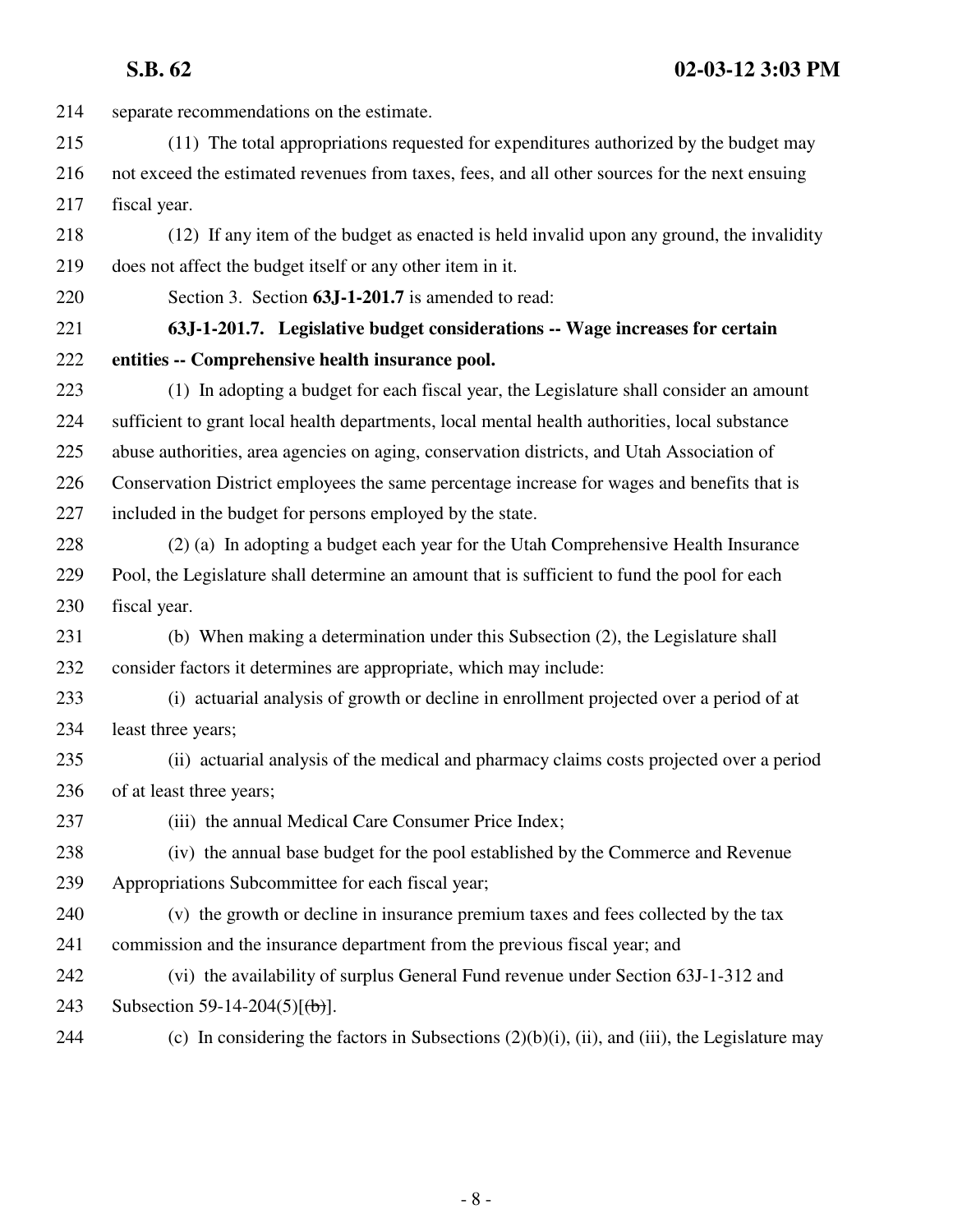| 245 | consider the actuarial data and projections prepared for the board of the Utah Comprehensive  |
|-----|-----------------------------------------------------------------------------------------------|
| 246 | Health Insurance Pool as it develops its financial statements and projections for each fiscal |
| 247 | year.                                                                                         |
| 248 | (d) The funds appropriated by the Legislature to fund the Utah Comprehensive Health           |
| 249 | Insurance Pool as determined under this Subsection (2):                                       |
| 250 | (i) shall be deposited into the fund established by Section 31A-29-120; and                   |
| 251 | (ii) are restricted and are to be used to maintain the operation, administration, and         |
| 252 | management of the Utah Comprehensive Health Insurance Pool created by Section                 |
| 253 | 31A-29-104.                                                                                   |
| 254 | Section 4. Section 63J-1-602.3 is amended to read:                                            |
| 255 | 63J-1-602.3. List of nonlapsing funds and accounts -- Title 46 through Title 60.              |
| 256 | (1) Funding for the Search and Rescue Financial Assistance Program, as provided in            |
| 257 | Section 53-2-107.                                                                             |
| 258 | (2) Appropriations made to the Department of Public Safety from the Department of             |
| 259 | Public Safety Restricted Account, as provided in Section 53-3-106.                            |
| 260 | (3) Appropriations to the Motorcycle Rider Education Program, as provided in Section          |
| 261 | 53-3-905.                                                                                     |
| 262 | (4) Appropriations from the DNA Specimen Restricted Account created in Section                |
| 263 | 53-10-407.                                                                                    |
| 264 | (5) The Canine Body Armor Restricted Account created in Section 53-16-201.                    |
| 265 | (6) Appropriations to the State Board of Education, as provided in Section                    |
| 266 | 53A-17a-105.                                                                                  |
| 267 | (7) Certain funds appropriated from the Uniform School Fund to the State Board of             |
| 268 | Education for new teacher bonus and performance-based compensation plans, as provided in      |
| 269 | Section 53A-17a-148.                                                                          |
| 270 | (8) Money received by the State Office of Rehabilitation for the sale of certain products     |
| 271 | or services, as provided in Section 53A-24-105.                                               |
| 272 | (9) Certain funds appropriated from the General Fund to the State Board of Regents for        |
| 273 | teacher preparation programs, as provided in Section 53B-6-104.                               |
| 274 | (10) A certain portion of money collected for administrative costs under the School           |
| 275 | Institutional Trust Lands Management Act, as provided under Section 53C-3-202.                |